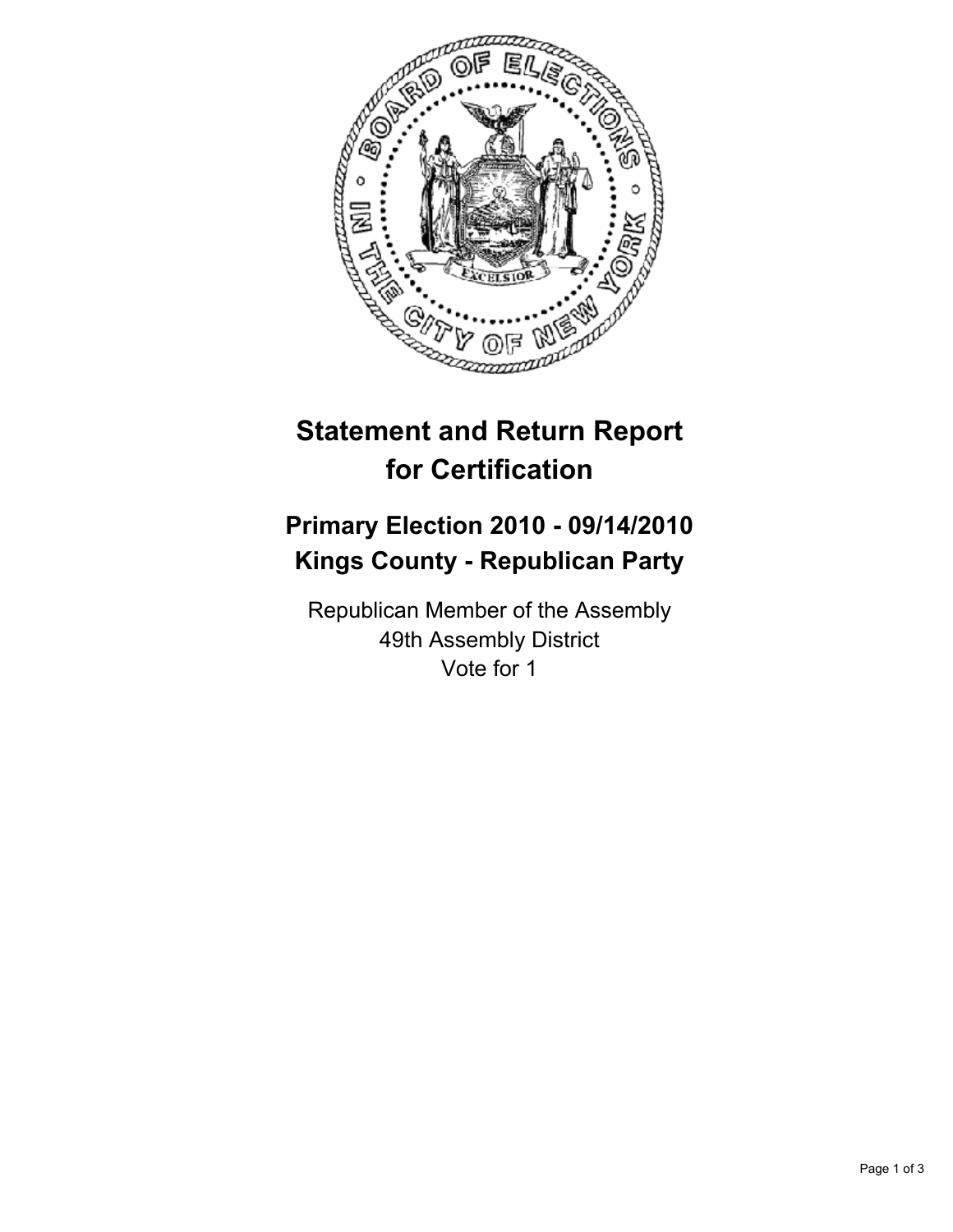

### **Assembly District 49**

| <b>Total Votes</b>     | 970   |
|------------------------|-------|
| LUCRETIA REGINA-POTTER | 326   |
| PETER CIPRIANO         | 644   |
| AFFIDAVIT              | 4     |
| ABSENTEE/MILITARY      | 51    |
| <b>EMERGENCY</b>       | 0     |
| PUBLIC COUNTER         | 1.081 |